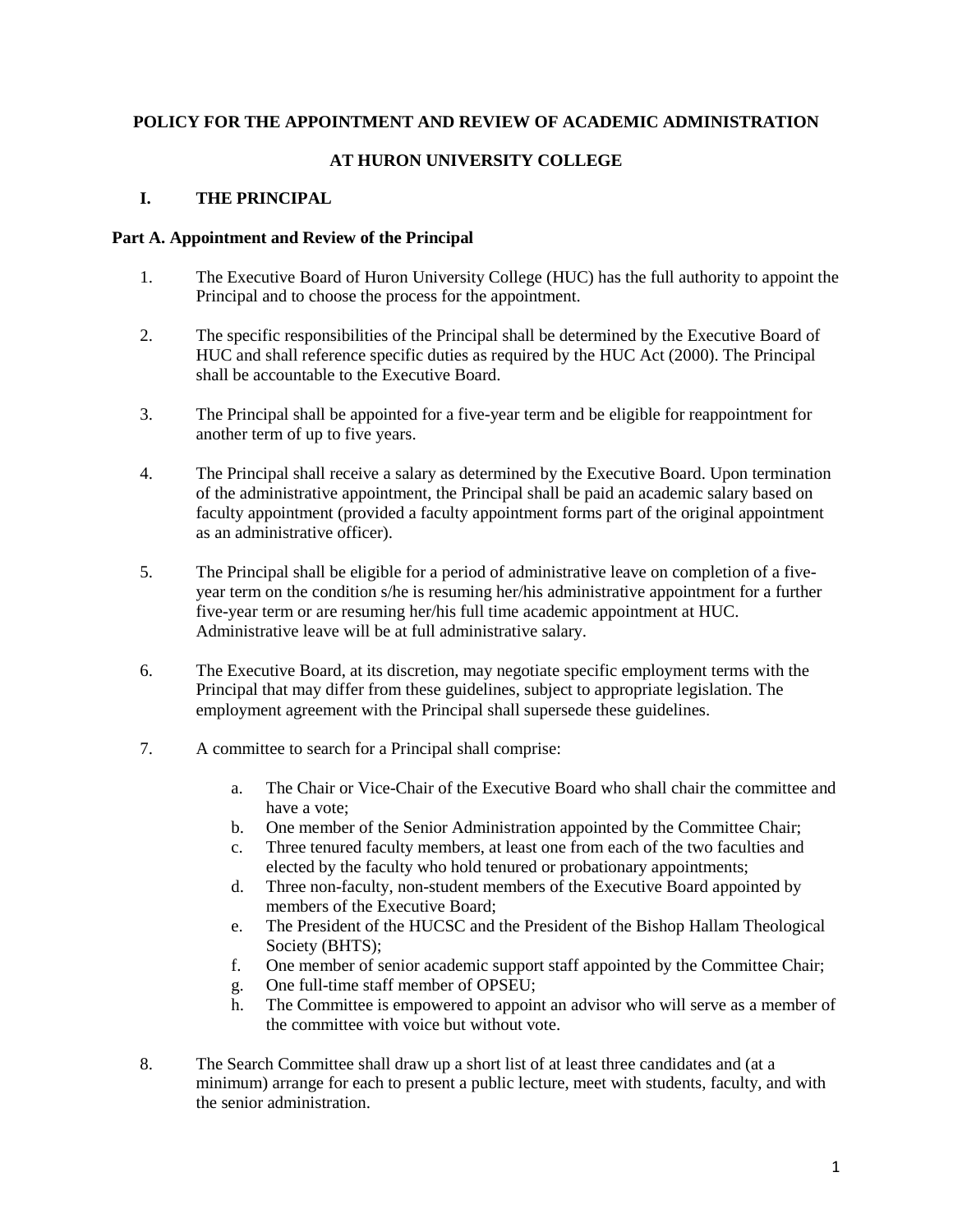- 9. The Search Committee shall invite and receive written confidential opinions from faculty, senior and administrative staff, alumni, and students, and shall consider the opinions of any members of the University community who provide written submissions.
- 10. The Search Committee chair shall submit the Committee's recommendation to the Executive Board.
- 11. The Executive Board shall make the final decision on the appointment.
- 12. Except for the *curricula vitae* of the short-listed candidates, all correspondence, documents and notes acquired by the Search Committee in the course of its proceedings, including the names of all candidates, shall remain confidential to the Committee. Committee files shall be maintained by the Human Resources office.
- 13. The Principal will be reviewed annually by the Chair of the Executive Board, normally during the period of January to March, and shall have the right to provide written comments on the review.

# **Part B. Renewal Procedures**

- 1. By October 1st of the penultimate year of the Principal's term, the Principal shall inform the Chair of the Executive Board of his or her decision to seek reappointment.
- 2. If the Principal wishes to serve another term, the Chair of the Executive Board shall initiate the process for a review of the Principal through a Review Committee comprised of:
	- a. The Chair of the Executive Board (as chair of the Review Committee);
	- b. Two faculty who hold tenured appointments appointed by the Executive Board, including one member from the Faculty of Arts and Social Science (FASS) and one member from the Faculty of Theology;
	- c. Two non-faculty members of the Board;
	- d. One member of the senior administration appointed by the Board;
	- e. One staff member of OPSEU elected by OPSEU;
	- f. The President of the HUCSC and the President of the Bishop Hallam Theological Society (BHTS);
	- g. At the discretion of the Chair of the Review Committee, a consultant may be enlisted to assist in the review process.
- 3. The Review Committee shall solicit and receive written, confidential opinions from the members of faculty, staff, the HUCSC, and the BHTS. Acting on the advice of the Review Committee the Chair of the Review Committee shall either recommend to the Executive Board the reappointment of the Principal or the commencement of a search for a new Principal.
- 4. The Executive Board shall make the final decision on the re-appointment.
- 5. In the event of a search, the Executive Board shall, by the end of the penultimate year of the Principal's term, convene a Search Committee and commence a search. The Search Committee shall advertise the position, using appropriate timing, in appropriate publications. The Search Committee may enlist the services of a consultant to assist.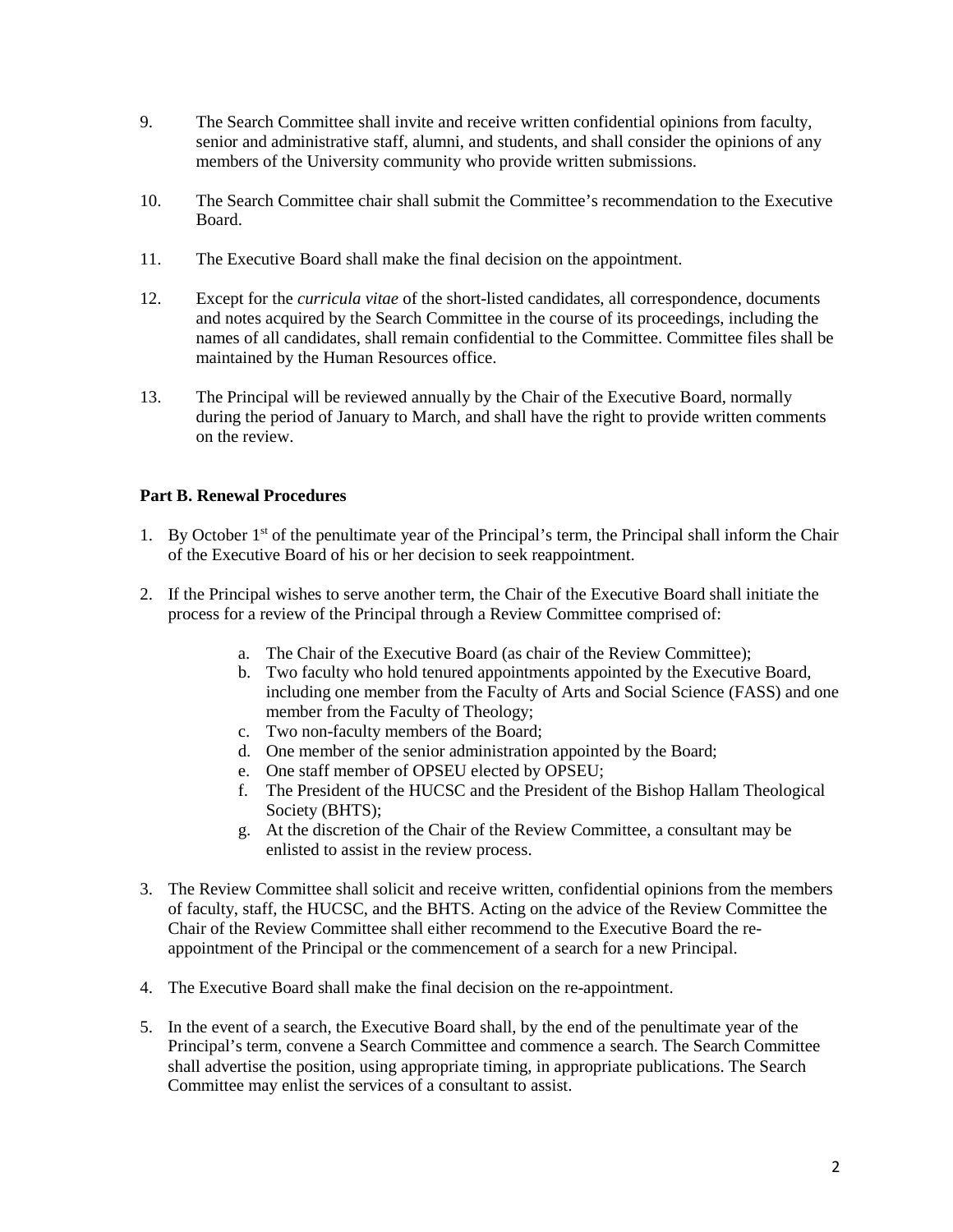### **Part C. Acting and Interim Appointments**

- 1. In the event of the absence or incapacity of the Principal, the Executive Board may appoint either an Acting Principal or an Interim Principal.
- 2. An Acting Principal may be appointed by the Executive Board for a period of no more than six months. The Acting Principal shall have the authority and responsibilities of the Principal. Compensation shall be determined by the Executive Board.
- 3. An Interim Principal may be appointed by the Executive Board for a period of no more than twenty-four months. In the case of the appointment of an Interim Principal, the Executive Board shall strike a search committee comprised of the following:
	- a. The Chair or Vice-Chair of the Executive Board who shall chair the committee and have a vote;
	- b. One member of the Senior Administration appointed by the Committee Chair;
	- c. Three tenured faculty members, at least one from each of the two faculties and elected by the faculty who hold tenured or probationary appointments;
	- d. Three non-faculty, non-student members of the Executive Board appointed by members of the Executive Board;
	- e. The President of the HUCSC and the President of the Bishop Hallam Theological Society (BHTS);
	- f. One member of senior academic support staff appointed by the Committee Chair;
	- g. One full-time staff member of OPSEU;
	- h. The Committee is empowered to appoint an advisor who will serve as a member of the committee with voice but without vote.
- 4. In the case of the appointment of an Interim Principal, a short-list may be comprised of one or more candidates, whom the Huron community shall have an opportunity to meet and provide feedback about prior to the committee's recommendation to the Executive Board.

## **II. DEANS AND PROVOST**

## **Part A. Appointment and Review Procedures**

- 1. The Dean of Theology and the Provost/Dean of FASS shall be appointed for a five-year term, at pleasure, and be eligible for reappointment for another term of up to five years.
- 2. The duties of the Dean of Theology and the Provost/Dean of FASS shall be those described in various policies and agreement of HUC, in addition to those duties and responsibilities assigned by the Principal.
- 3. The Dean of Theology and the Provost/Dean of FASS shall receive a salary as determined by the Executive Board. Upon termination of the administrative appointment, the Dean shall relinquish the administrative salary and be paid an academic salary based on faculty appointment (provided a faculty appointment forms part of the original appointment as an administrative officer).
- 4. The Dean of Theology and Provost/Dean of FASS shall be eligible for a period of administrative leave on completion of a five-year term on the condition s/he is resuming her/his administrative appointment for a further five-year term or are resuming her/his full-time academic appointment at HUC. Administrative leave will be at full administrative salary.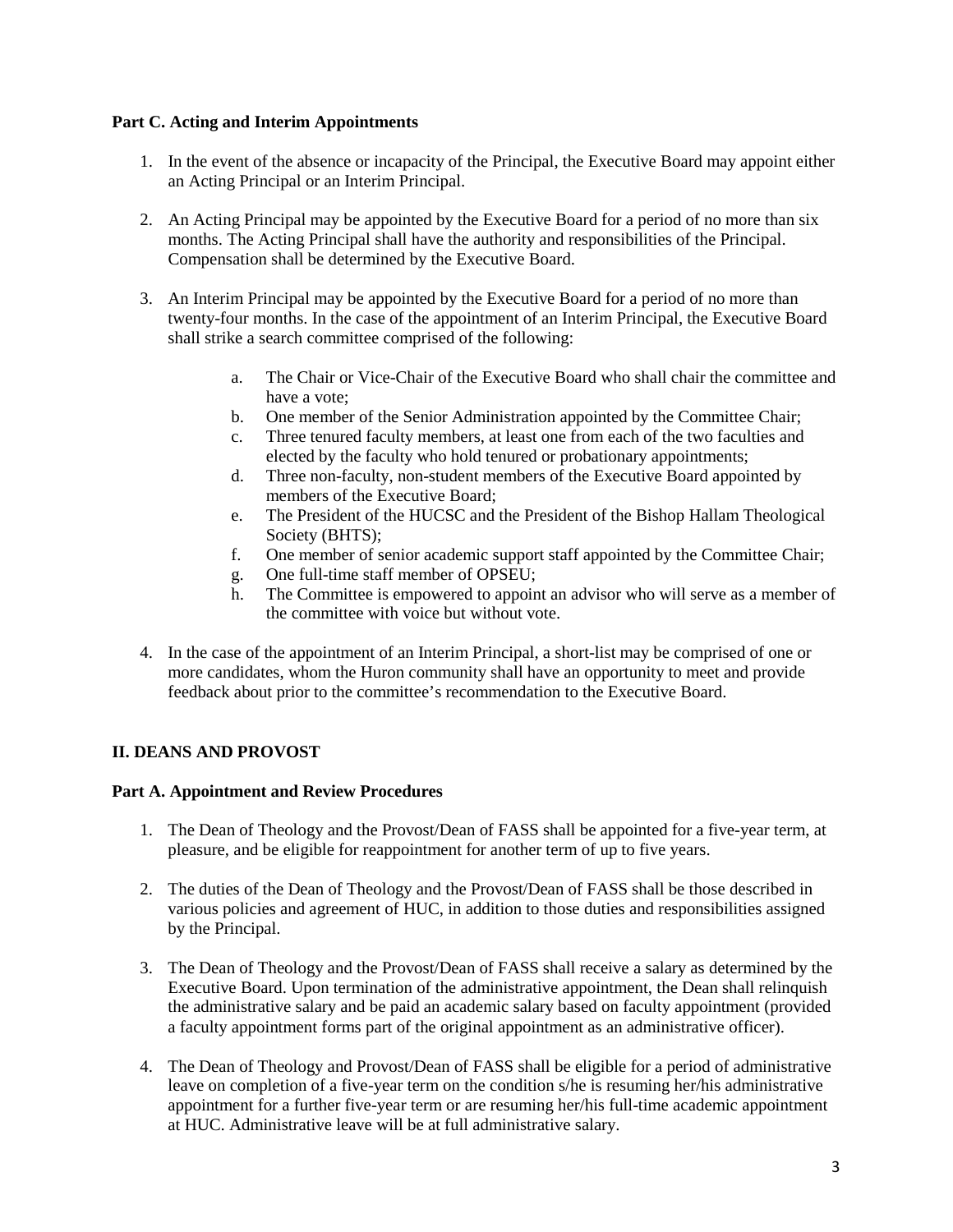- 5. Any teaching responsibilities assigned to a Dean shall be agreed to by the Dean and the Principal, following consultation with the relevant faculty.
- 6. A committee to search for a Provost and Dean of FASS shall comprise:
	- a. One member of the Senior Administration appointed by the Principal;
	- b. One faculty member holding a tenured or probationary appointment, appointed by the Principal;
	- c. One faculty member holding a tenured or probationary appointment, elected by the faculty;
	- d. One Department Chair/Director holding a tenured or probationary appointment, chosen by the Committee of Chairs;
	- e. The President or Academic Representative of the HUCSC;
	- f. One member of senior academic support staff appointed by the Principal;
	- g. And one member of the Executive Board as appointed by the Chair of the Executive Board.
- 7. A committee to search for the Dean, Faculty of Theology shall comprise:
	- a. One member of the Senior Administration appointed by the Principal;
	- b. One member of the Faculty of Theology holding a tenured or probationary appointment appointed by the Principal;
	- c. One member of the Faculty of Theology holding a tenured or probationary appointment, elected by the Faculty of Theology;
	- d. The President or Academic Representative of the BHTS;
	- e. One member of senior academic support staff appointed by the Principal;
	- f. And one member of the Executive Board as appointed by the Chair of the Executive Board.
- 8. The Committee shall draw up a short list of at least two candidates and (at a minimum) arrange for each to present a public lecture, meet with the students, members of the Faculty concerned, and with the Senior Administration.
- 9. The Committee shall receive written confidential opinions from the Faculty concerned; shall consider the opinions of any members of the University community who proffered written submissions.
- 10. The Committee shall submit their recommendation to the Principal.
- 11. The Principal shall make the final decision on the appointment or re-appointment of the Dean or Provost/Dean.
- 12. Except for the *curricula vitae* of the short-listed candidates, all correspondence, documents and notes acquired by the Search Committee in the course of its proceedings, including the names of all candidates, shall remain confidential to the Committee. Committee files shall be maintained by the Human Resources office.
- 13. The Provost and Dean of FASS, and the Dean of Theology will be reviewed annually by the Principal, normally during the period of January to March.
- 14. The Provost/Dean shall have the right to provide written comments on the review.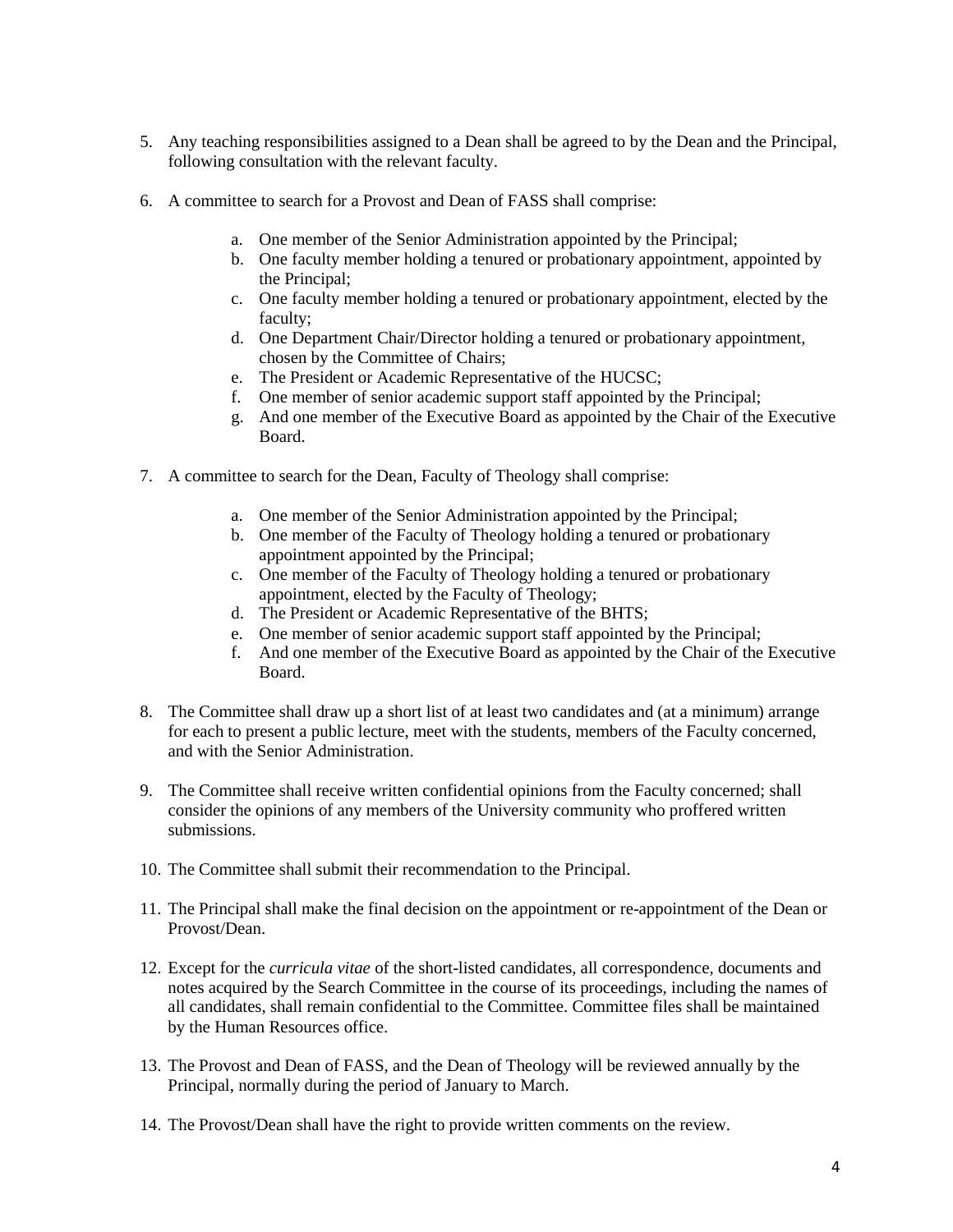#### **Part B. Renewal Procedures**

- 1. At the beginning of the penultimate year of a Dean's or Provost's first term, the Principal shall enquire of the incumbent whether he or she wishes another term.
- 2. If the incumbent Provost and Dean of FASS or the Dean of Theology wishes to serve another term, the Principal shall, by September 30<sup>th</sup> of the incumbent's penultimate year, invite and receive written confidential opinions from members of the relevant Faculty, senior academic support staff and the HUCSC or the BHTS as appropriate. Following discussion of the results with two Chairs/Directors of the faculty concerned, elected by the faculty for this purpose, the Principal shall make a recommendation to the Executive Board either to reappoint the incumbent or to conduct a search.
- 3. In the event of a search, the Principal shall, by the end of the penultimate year of the Dean's or Provost's term, convene a Search Committee (as described above) and commence a search. If the search is to be both internal and external the University shall advertise the position, using appropriate timing, in appropriate publications.

#### **Part C. Acting and Interim Appointments**

- 1. In the event of the absence or incapacity of a Dean or Provost, the Principal may appoint an Acting Dean/Provost.
- 2. An Acting Dean/Provost may be appointed by the Principal for a period of no more than six months. The Acting Dean/Provost shall have the authority and responsibilities of the Dean/Provost. Compensation shall be determined by the Principal.
- 3. An Interim Dean/Provost may be appointed by the Principal for a period of no more than twentyfour months. In the case of the appointment of an Interim Dean/Provost, the Principal shall strike a search committee.
- 4. A committee to search for an Interim Provost and Dean of FASS shall comprise:
- 
- a. One member of the Senior Administration appointed by the Principal;
	- b. One faculty member holding a tenured or probationary appointment, appointed by the Principal;
	- c. One faculty member holding a tenured or probationary appointment, elected by the faculty;
	- d. One Department Chair/Director holding a tenured or probationary appointment, chosen by the Committee of Chairs;
	- e. The President or Academic Representative of the HUCSC;
	- f. One member of senior academic support staff appointed by the Principal;
	- g. And one member of the Executive Board as appointed by the Chair of the Executive Board.
- 5. A committee to search for an Interim Dean of the Faculty of Theology shall comprise: